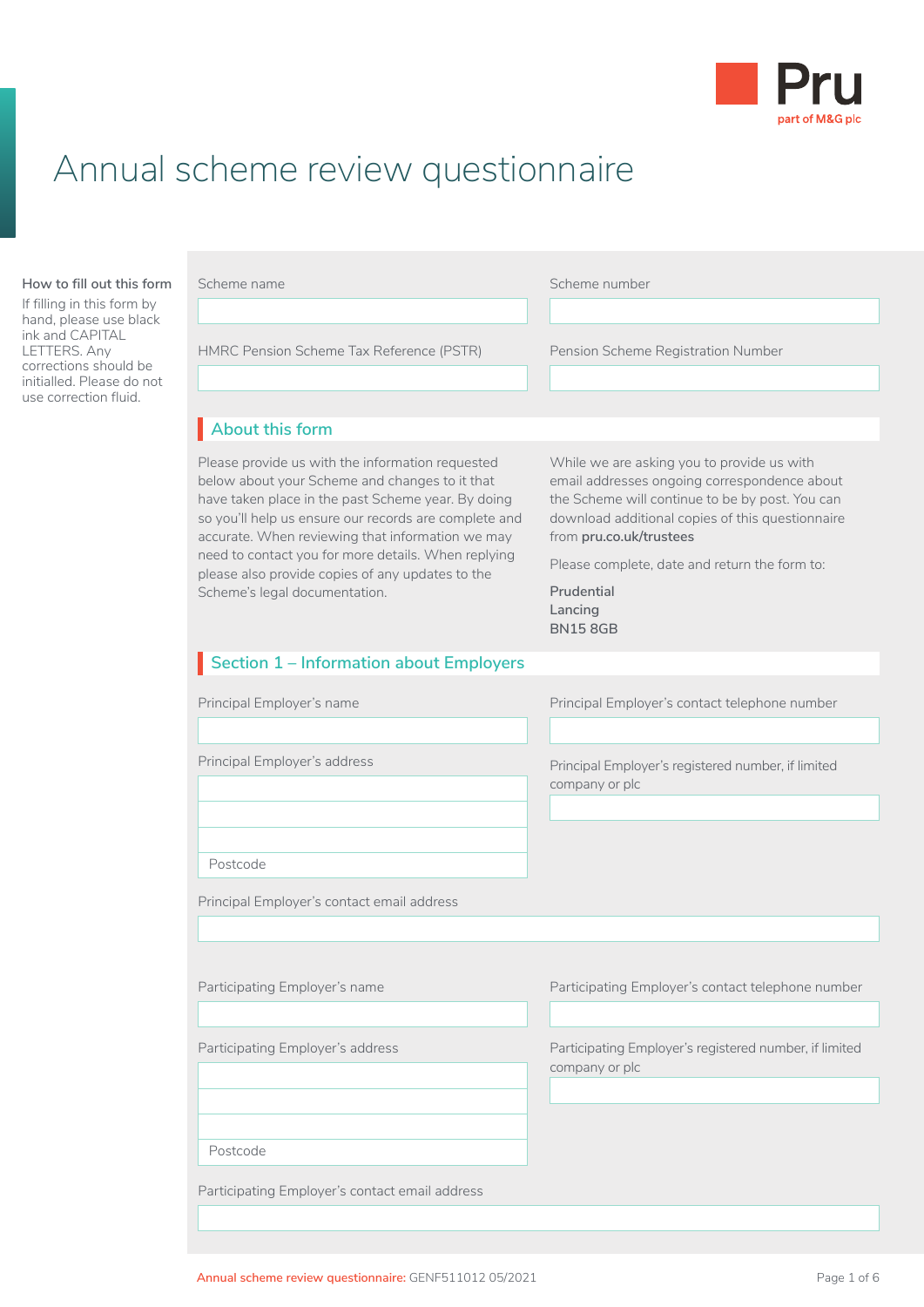#### **Section 1 – Information about Employers – continued** II o

| Section 1 – information about Employers – continued |                                                                          |
|-----------------------------------------------------|--------------------------------------------------------------------------|
| Participating Employer's name                       | Participating Employer's contact telephone number                        |
| Participating Employer's address                    | Participating Employer's registered number, if limited<br>company or plc |
| Postcode                                            |                                                                          |
| Participating Employer's contact email address      |                                                                          |
|                                                     |                                                                          |
| Participating Employer's name                       | Participating Employer's contact telephone number                        |
| Participating Employer's address                    | Participating Employer's registered number, if limited<br>company or plc |
| Postcode                                            |                                                                          |
| Participating Employer's contact email address      |                                                                          |
|                                                     |                                                                          |

Please continue on a separate sheet of paper, if necessary.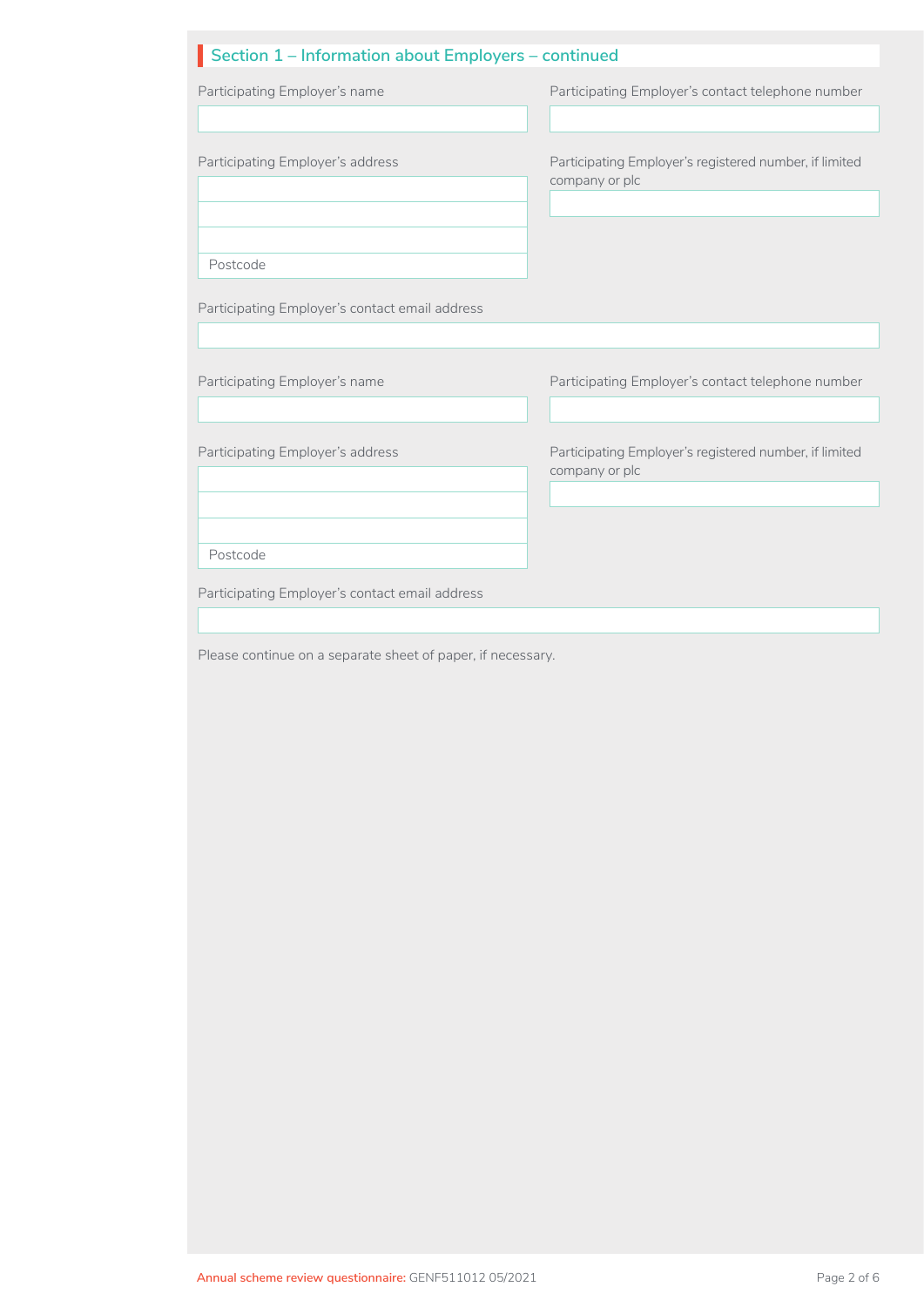# **Section 1 – Information about Employers – continued** I

Change of Principal Employer. If this has taken place in the past Scheme year, provide effective date and updated details.

Change of trading status (eg ceasing to trade, in receivership, in liquidation, etc). If this has taken place in the past Scheme year, provide effective date and updated details.

Change of employer status (eg sole trader to partnership, or limited company to plc). If this has taken place in the past Scheme year, provide effective date and updated details.

If the employer is a partnership, have any of the partners changed?

If this has taken place in the past Scheme year, provide effective date and updated details, include their names and addresses.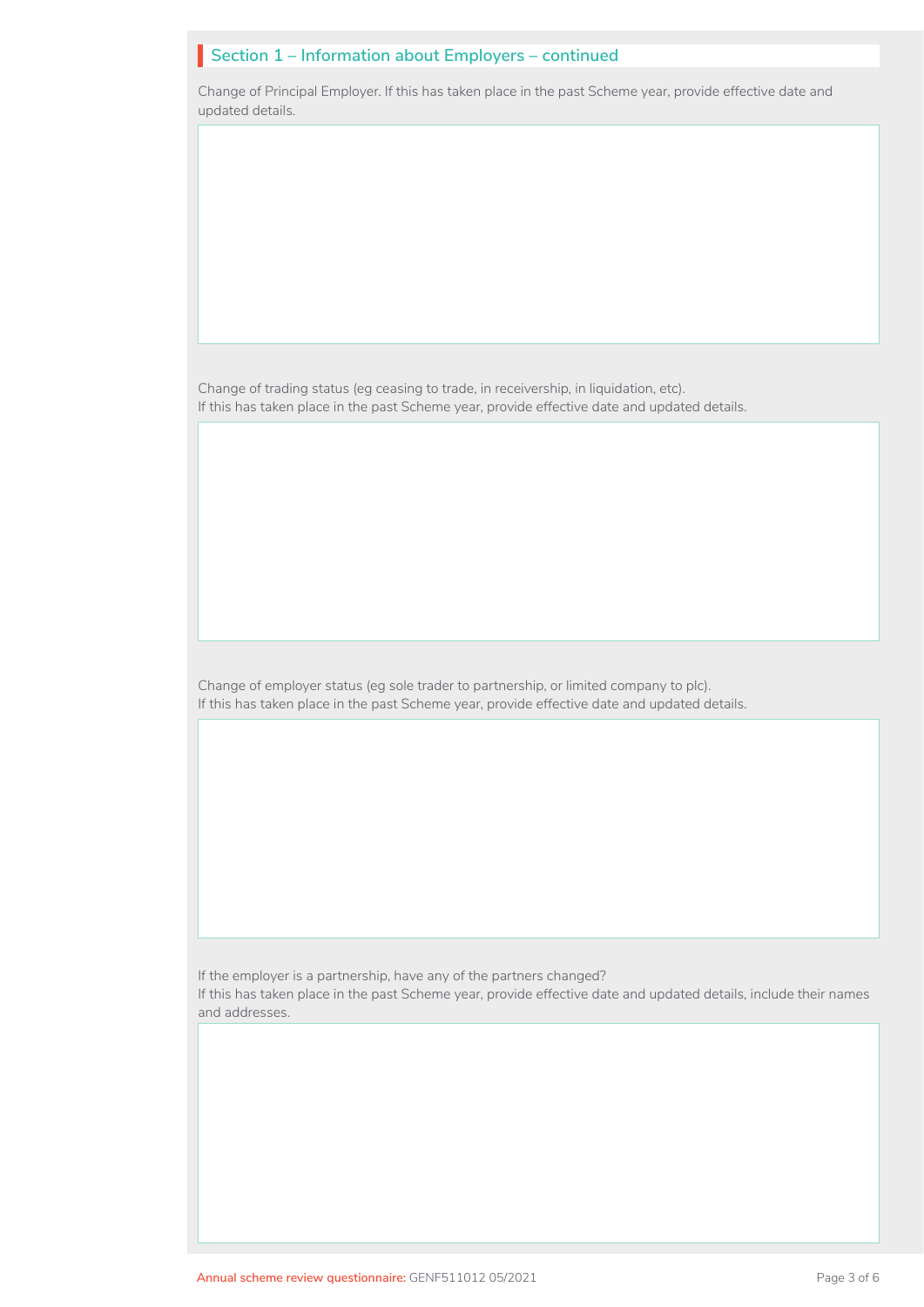| Section 2 – Information about Trustees                      |                                                        |
|-------------------------------------------------------------|--------------------------------------------------------|
| Trustee's full name                                         | Trustee's contact telephone number                     |
|                                                             |                                                        |
| Trustee's full address                                      | Trustee's registered number, if limited company or plc |
|                                                             |                                                        |
|                                                             |                                                        |
| Postcode                                                    |                                                        |
| Trustee's contact email address                             |                                                        |
|                                                             |                                                        |
|                                                             |                                                        |
| Trustee's full name                                         | Trustee's contact telephone number                     |
|                                                             |                                                        |
| Trustee's full address                                      | Trustee's registered number, if limited company or plc |
|                                                             |                                                        |
|                                                             |                                                        |
| Postcode                                                    |                                                        |
| Trustee's contact email address                             |                                                        |
|                                                             |                                                        |
| Trustee's full name                                         |                                                        |
|                                                             | Trustee's contact telephone number                     |
| Trustee's full address                                      | Trustee's registered number, if limited company or plc |
|                                                             |                                                        |
|                                                             |                                                        |
|                                                             |                                                        |
| Postcode                                                    |                                                        |
| Trustee's contact email address                             |                                                        |
|                                                             |                                                        |
| Trustee's full name                                         | Trustee's contact telephone number                     |
|                                                             |                                                        |
| Trustee's full address                                      | Trustee's registered number, if limited company or plc |
|                                                             |                                                        |
|                                                             |                                                        |
| Postcode                                                    |                                                        |
|                                                             |                                                        |
| Trustee's contact email address                             |                                                        |
|                                                             |                                                        |
| Please continue on a separate sheet of paper, if necessary. |                                                        |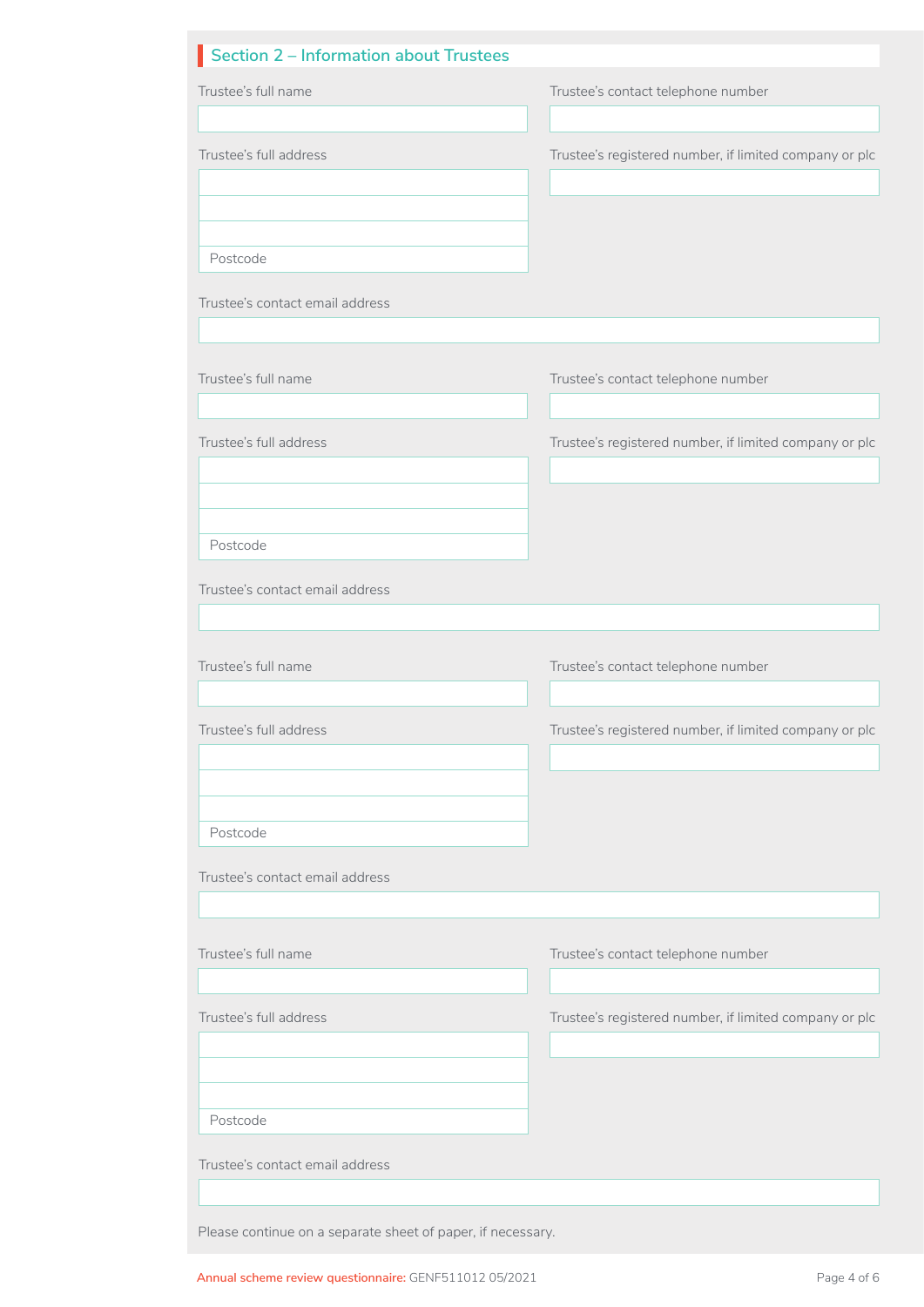| Section 2 – Information about Trustees – continued |
|----------------------------------------------------|
|                                                    |

Provide the following information about any changes to Trustees in the past Scheme year.

| Effective date of change<br>$\Box$<br>M<br>M<br>Y<br>D        | Nature of change – appointment or resignation          |  |
|---------------------------------------------------------------|--------------------------------------------------------|--|
| Trustee's full name                                           | Trustee's registered number, if limited company or plc |  |
| Trustee's full address                                        | Confirmation if a copy of deed is enclosed             |  |
|                                                               | Confirmation if a specimen deed is required            |  |
| Postcode                                                      |                                                        |  |
| Provide details of the Pension Scheme Manager, if applicable. |                                                        |  |
| Pension Scheme Manager's full name                            | Pension Scheme Manager's contact telephone number      |  |
|                                                               |                                                        |  |
| Pension Scheme Manager's full address                         |                                                        |  |
|                                                               |                                                        |  |

Postcode

Pension Scheme Manager's contact email address